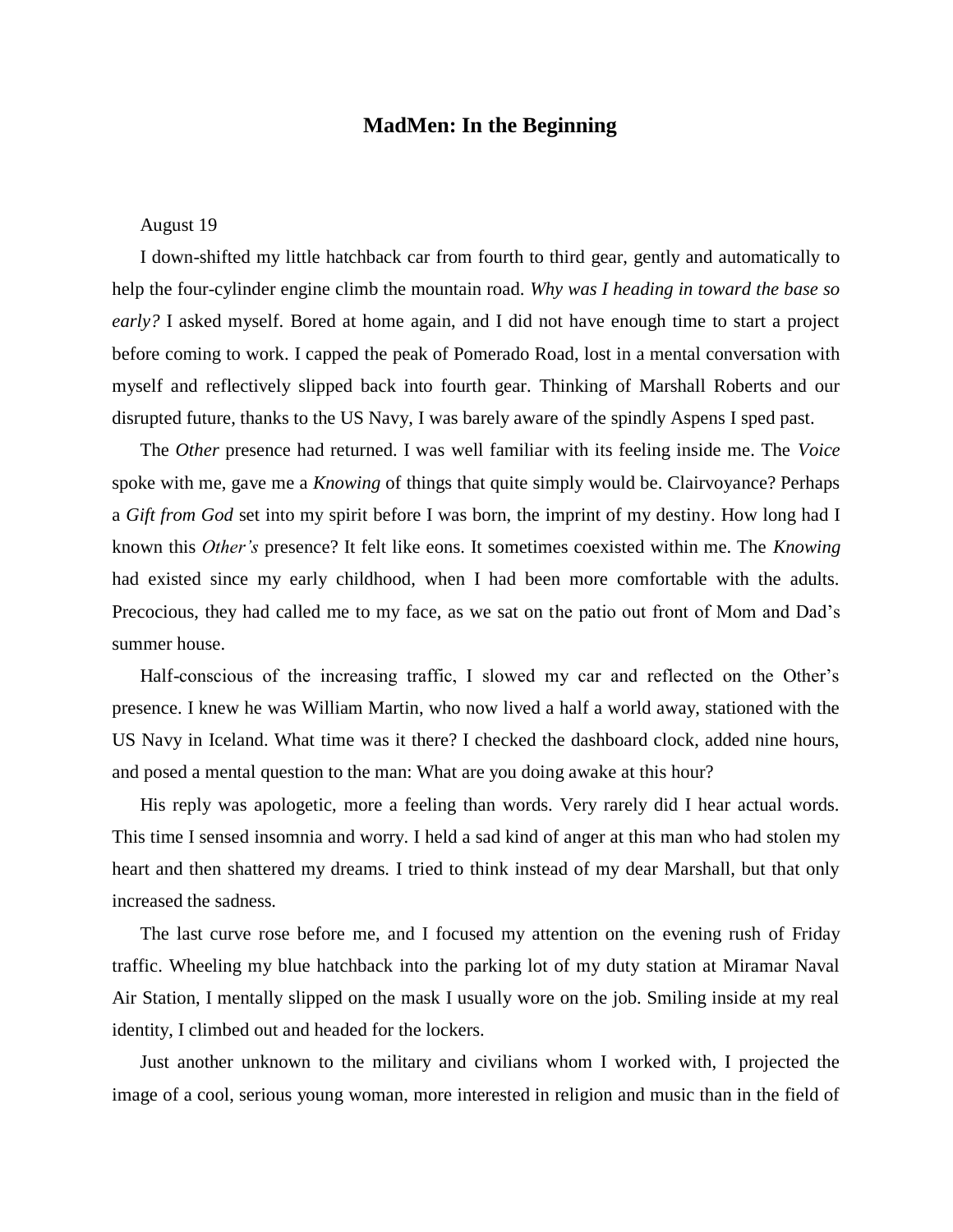electronics. They knew so little about me. I smiled again. Let them think what they will, I thought heading toward the lockers where my work uniform waited. They'd called me drifty, spacey, and moody, but never looked at my priorities. Material things did not concern me. Spiritual matters did, because I felt that I was not of their world.

The radio shouted out the play by play of the local professional baseball game as Brent Turner paced restlessly about the flight simulator's office. Sharon Golding had her nose in some science fiction novel as I shuffled in and glanced through the Pass Down log to see what work needed to be accomplished. I had three malfunctions to check out, probably insignificant, and eight hours of Navy time to kill. No duty for me until the 24th, I recalled, as I settled down to the routine, wishing I was home writing one of my novels. Dennis scoffed from behind the local newspaper, and all was quite normal in my life.

## August 20

I woke, startled and insecure, remembering sadly that the first man I'd found interesting in two years, Marshall, had been transferred to Alameda Naval Station, 500 miles north of here. My memory of our too-brief time together haunted me in the August moonlight. Puzzled by the rude awakening, I slipped out of bed and padded through the dark mobile home to the kitchen for my cigarettes. The mantle clock reported the hour as just passed 3 AM. As I returned to my bed, empty except for a slumbering feline companion, I was becoming aware of the reasons for my instant awake. The *Other*, again. Will's mind again lingered in my psyche after my many long months of putting him and my crushed emotions behind me.

Sighing, I took the nearby ashtray and sat, cross-legged on top of the bedspread, reaching, feeling, accepting this metaphysical mode of conversation. This was not the first time he had pulled me from a sound sleep in his loneliness. Offhandedly, I wondered where in Europe he was this Saturday morning that he was free to reach me mentally. The Navy usually commanded his off-station time when his cargo plane was away from home base.

I extended myself on the mental plane to identify myself, but his reply again was of disbelief and denial. He was searching for someone other than me – again. Angry, I steeled myself stubbornly against this three-year-old argument about who he thought I was when our minds touched. I could feel his mind probing mine and yielded to him – again.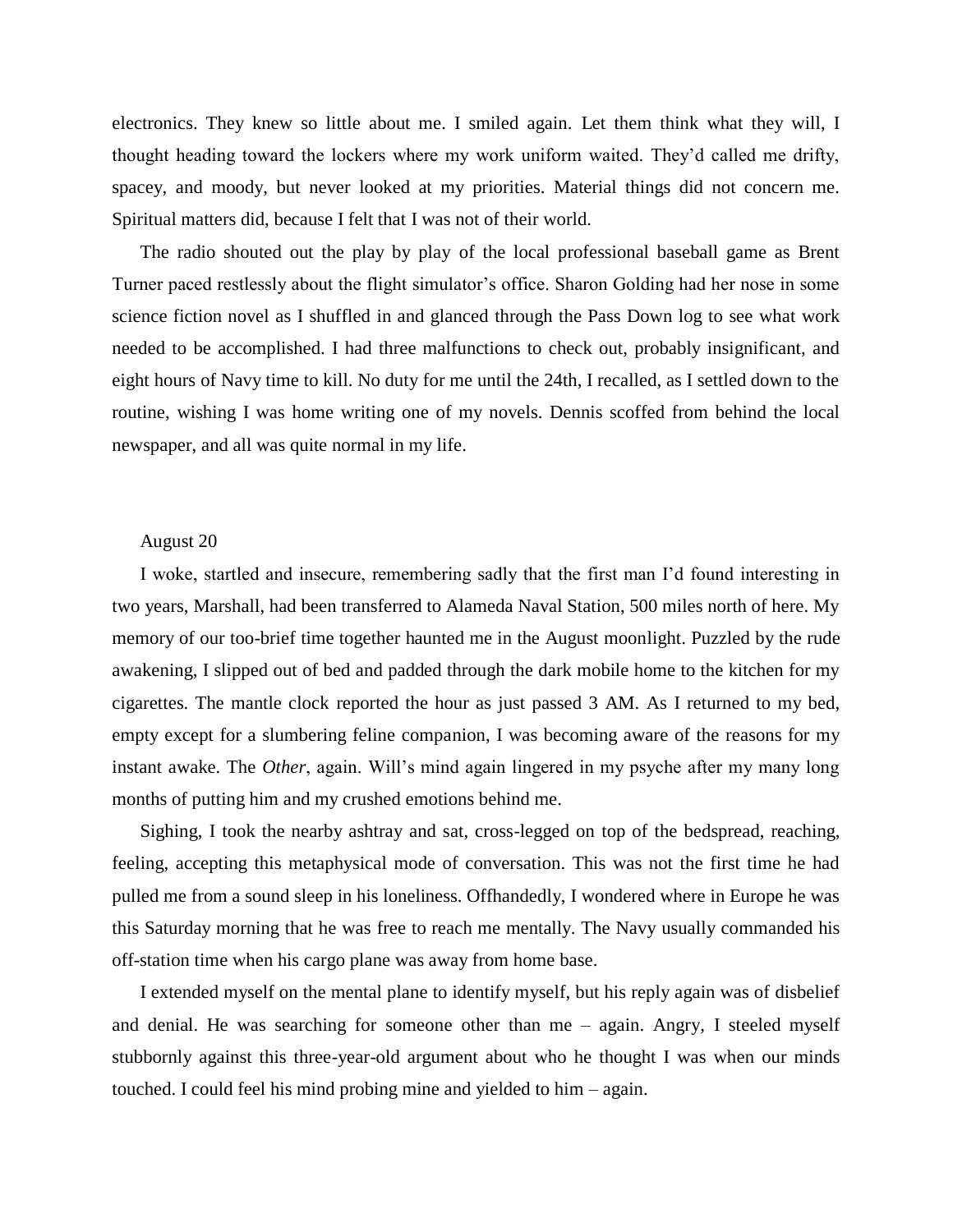Half conscious of the here and now, I took a final drag on my smoke, snubbed out the butt, and placed the ashtray on the headboard.

"Why don't you believe me?" I whispered into the empty moonlight.

The feeling dissipated, now. Will Martin's mental touch had withdrawn. The old familiar cycle had occurred again. Again, when he identified me, he had rejected me, casting the contact aside and moved on, forever searching for someone he called his Lady Ann.

Frustrated, I eased down into the cool sheets and fell back to sleep.

\* \* \*

I woke again at dawn, troubled, sweaty, and tense. Tosha, my cat, scolded me with several yowls for the early awakening, and then she trotted down the hall toward the kitchen. In her feline mind, if I got out of bed, it was time for breakfast. I climbed into my robe and followed her.

The living room clock hummed above the mantle in the dim eerie pre-dawn light. It was not yet 6:00 AM. As I wondered if I had been awakened by Will's metaphysical touch, I fed the cat, and then brewed some tea. Steaming cup in hand, I lit a cigarette and curled up on the sofa to stare into the foggy Southern California morning.

I focused my mind and spirit.

Something was very wrong, I knew, but could not focus on the problem. Other times flashed in my memory. Other *Knowings*. And William... My skinned crawled like drying leather as I gathered myself into deep meditation, hoping to clarify this odd external feeling.

Darn Will! I could feel his pain, his sorrows, his emotions, and sometimes it felt as if I knew his very soul, despite over 5,000 miles between us. I often felt his mental touch, his tears, his loneliness, his presence. Yet three years ago in his physical presence, I had seen his fear and scorn of me as he broke our engagement.

That's ancient history, I reminded myself now, wondering what had caused this mental review of his connection to me. I had allowed satanic forces to use me in the past. The memories made me shiver. I understood more now about the use and abuse of this God-given talent, and I took a moment to thank God for redirecting my life through Will's influence. I had become different. William had declared that I was one of an elite spiritual, metaphysical collection he called *The Thirty*.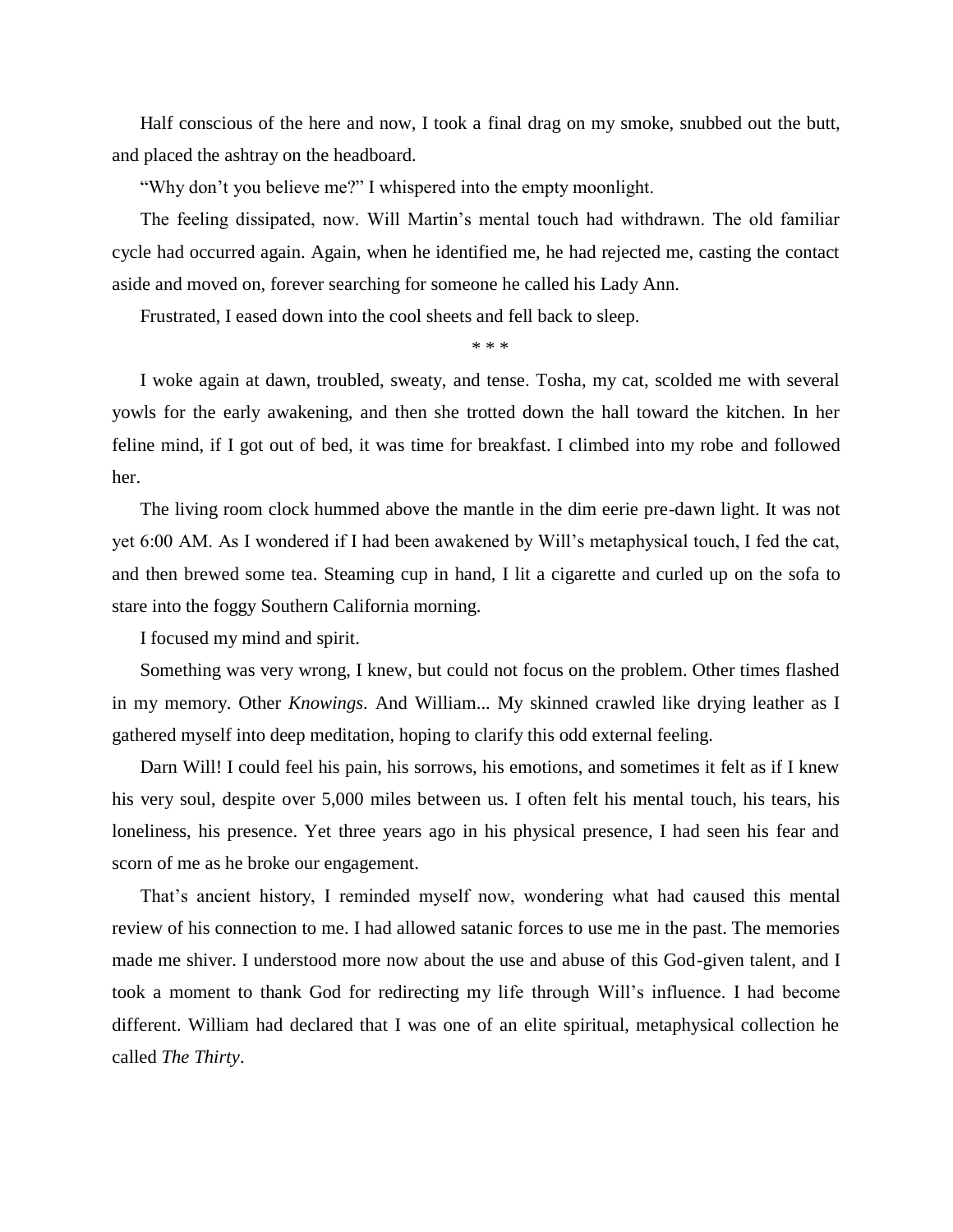William's Thirty were MadMen, each and all. According to him, most had never met on the physical plane of this Earth and yet he "spoke" with most of them across some spiritual plane. His Madmen were watchers, combined in a righteous cause, bound together by God in defense of His people as the biblical End Time drew near. The *Thirty*, each unworldly, mad, or crazed, walked the everyday world, keenly aware of the world with its falsehoods and corruption.

And so, I had passively waited out injustices, *Knowing* they would fade away in the End Time.

Sighing, I glanced at my cat, Tosha, who sat bathing herself efficiently on the blue floral couch near my feet. I willed my conscience again to journey to that astral plane, curious about this earlier rising. The mental plane felt… crowded. The only spirit person I fully recognized was William Martin. He introduced me to Jennifer, present from her Minnesota home. He had talked of her during our courtship, but I had never met her. Yet I immediately knew her on this mental plane. I sent a smile to her and felt her loving reply.

Why are we all called together? I asked.

No tangible reply came that I could make out, except a feeling to be patient and wait; feel and see; and *Know*. *Thirty* minds were coming together, crowding the gathering into a mental blur. Thirty souls, alive and dedicated to the coming cause gathered with William, some now called The Holder of the Lightning. Something – God? – said he would lead us. I waited near Will's side and heard me referred to as The Teller of Tomorrow. Now was the time we had awaited. Now began the manifestation of the End Time prophecies. *The Holder of Lightning* radiated before us as leader of *The Thirty* in this singular gathering before the destruction would begin.

The peace of God drifted through my being, coupled with harmony in a complete fellowship of those thirty kindred souls. True tranquility settled into the mist of human insanity. Joy radiated among us. We had hurt so long for humanity, desiring something more godly and sacred for us all. As multiple beings, we basked in an oneness only dreamed of by some of the best contemporary minds. *The Thirty* could become the ultimate consciousness as only the multiple being can experience.

My limited, finite mentality stumbled in the reality of this global gestalt. Its existence felt like sanity lost. The words on one of Will's songs flowed through my head, and I could almost hear him singing: "God Bless all the Madmen. Yes, God Bless us all. We don't know enough not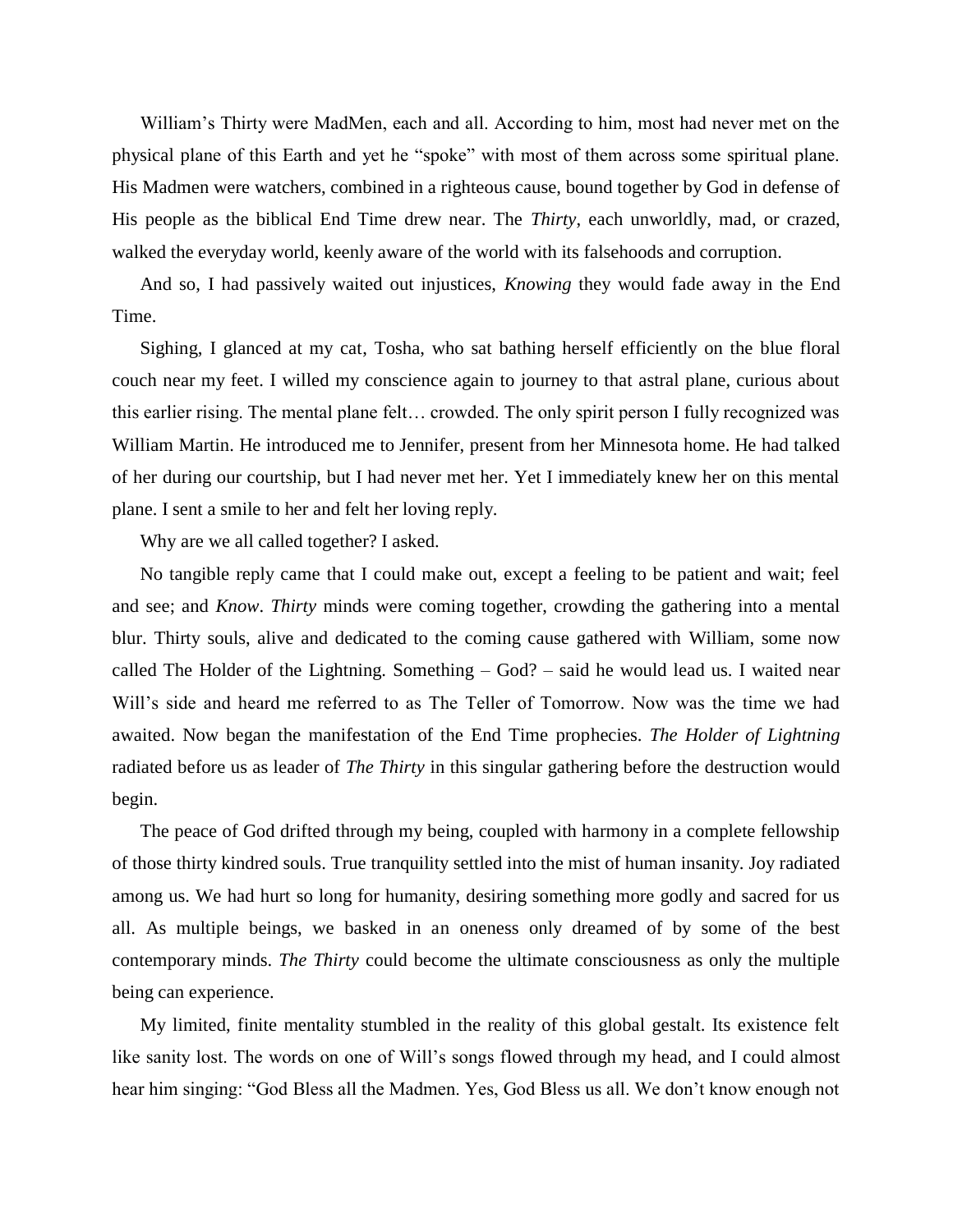to smile." I felt my mouth ease into a widening smile. Suddenly I *Knew* more than ever as enlightenment flowed from the Spirit of God into each of us. The waiting had finished.

The time *The Thirty* had waited for was at hand.

After a brief prayer for our safety, Will concluded with thanksgiving. Dismissed, I returned to my physical body, *knowing* the path I needed to take to survive the imminent destruction.

\* \* \*

I rested a while and then brewed another cup of tea, all the while *Knowing* some of my future in an atomic-war-shattered world. I pushed aside precognitive images of unscrupulous people actively hostile to me.

Mentally taking account of my possessions, I realized only two things really mattered to me now: Tosha, my cat, and my guitar, "Touchsong". Of course, my car would prove a valuable tool in my journey east.

Fear pierced me, filling me with more visions of angry mobs, desperate people and then of one friend laying bloody and dying on the floor. Was I able to protect myself from these? No. I had always been a pacifist, despite my enlistment in the Navy, and had just recently learned to fire a pistol. I realized that I would need protection from now on.

*Penny*, came the Divine Whisper in my mind.

*Dear Lord, will you spare her for my sake?* I prayed silently. The immediate answer came to me, Of course, my daughter.

My close Navy friend Penny Pulaski knew many things about security and police work and had accepted my insanity when I spoke of *The Thirty*. Reaching for the cell phone at my elbow, I poked her contact number, knowing that if this were any other day, she would not be home. She answered it sleepily on the fourth ring.

"Good morning, sleepyhead," I began.

I heard a long pause and then a slight rattling.

"I was just having the strangest dream," she muttered, still groggy with sleep. "We were in the desert -- just you and me -- and the world had gone terribly wrong."

"That's a distinct non-coincident, Penny. Listen to me now." I drew a sharp breath and committed myself. "The reason I am up at this early hour and what's behind your dream are not coincidental. I've been with *The Thirty*. They woke me."

"Not just William this time?"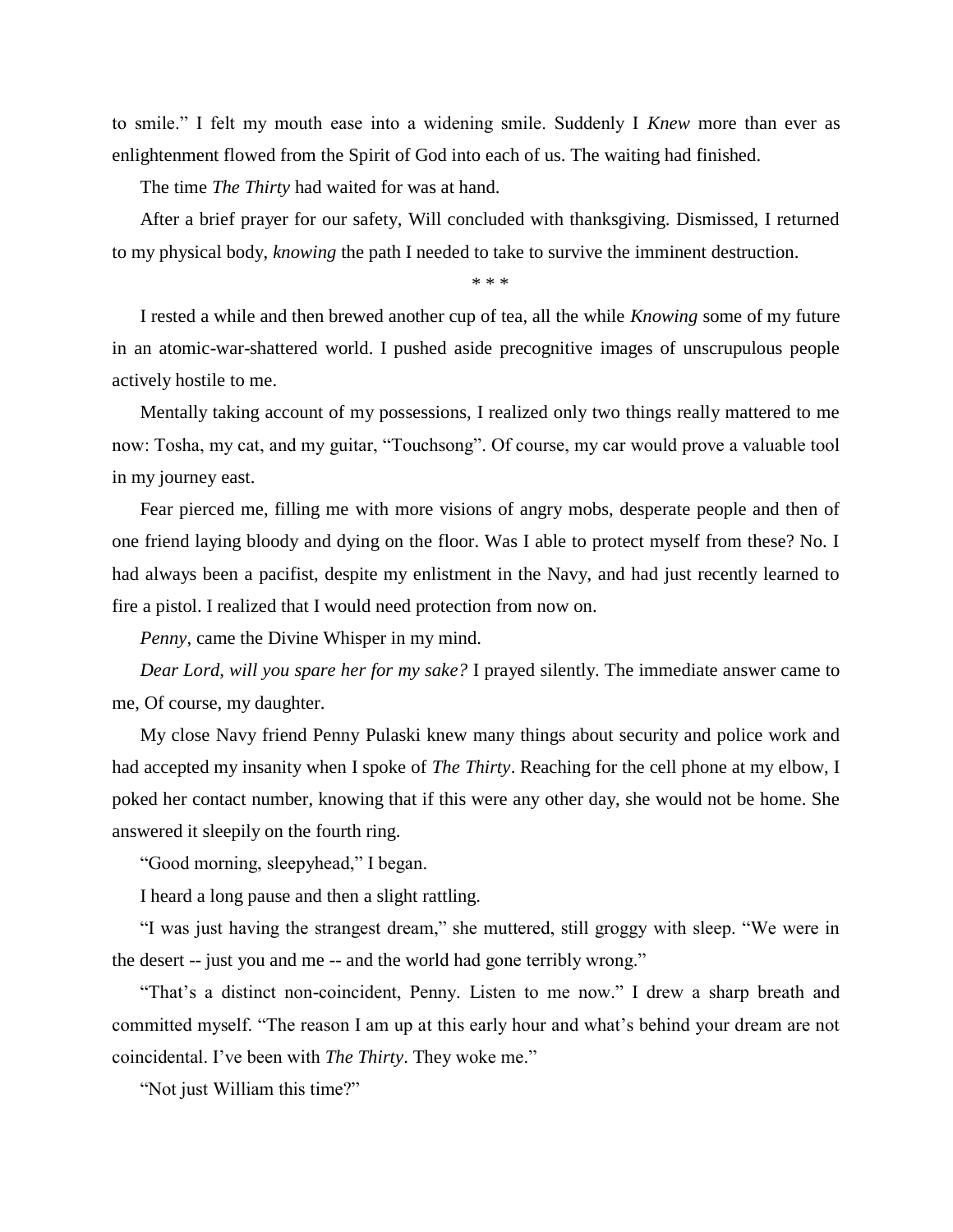"All Thirty of us. Penny, you've got to get up here now." I pushed on before she could interrupt. "No time to explain. Get yourself ready for a camping trip into the desert. We're leaving as soon as you get here."

"Now? I've got to work security tonight."

"We have to go now," I hissed impatiently. "Your job – our world -- will no longer exist by nightfall."

During the silence on the other end of the connection, I lit a smoke, waiting for my words to make their full impact. On the other end of the line, she drew a slow breath.

"You're serious." She yawned slowly. "Are you positive?"

"It will be raining atomic warheads before sunset, and I need you with me. Penny, you're going camping with me overnight in the Anza Borrego Desert." I thought a second and added, "Just bring your sidearm and best rifle with you. I'll prepare the rest."

Again, a long silence screamed from the receiver. I sipped my tea and waited, thinking about what to pack. Then I heard a deep sigh of decision and resignation.

"All right, camping tonight. I need to get away." She cleared her throat. "Bob will just have to get somebody to cover for me tonight. You really want me to bring guns?"

"Let's just say I'm afraid of snakes. The human kind." I chuckled. "Gather what you can't live without. And bring what think you'll need for a few days and get up here now."

"What about your church choir tomorrow?"

"I have to go in the next few hours, Penny," I said through a lump in my throat.

"Yeah, I'm getting the feeling you do. Okay. I'm going with you." My girlfriend drew a breath in the reality. "I'll need some time to get stuff together."

"No, grab your guns and some extra clothes. I'll handle the rest."

"What will I tell Bob?"

"Tell him the kingdom of God is at hand."

"Like he's gonna believe that!"

In the time between our phone conversation and Penny Pulaski's arrival, I packed for our camping trip. I tossed canned food in a box and loaded it along with my old tent and plenty of blankets into my car. I didn't own a sleeping bag. Then I packed my old kerosene lamp, guitar, and music, whatever I needed for Tosha, cooking gear, canned goods, and lots of water.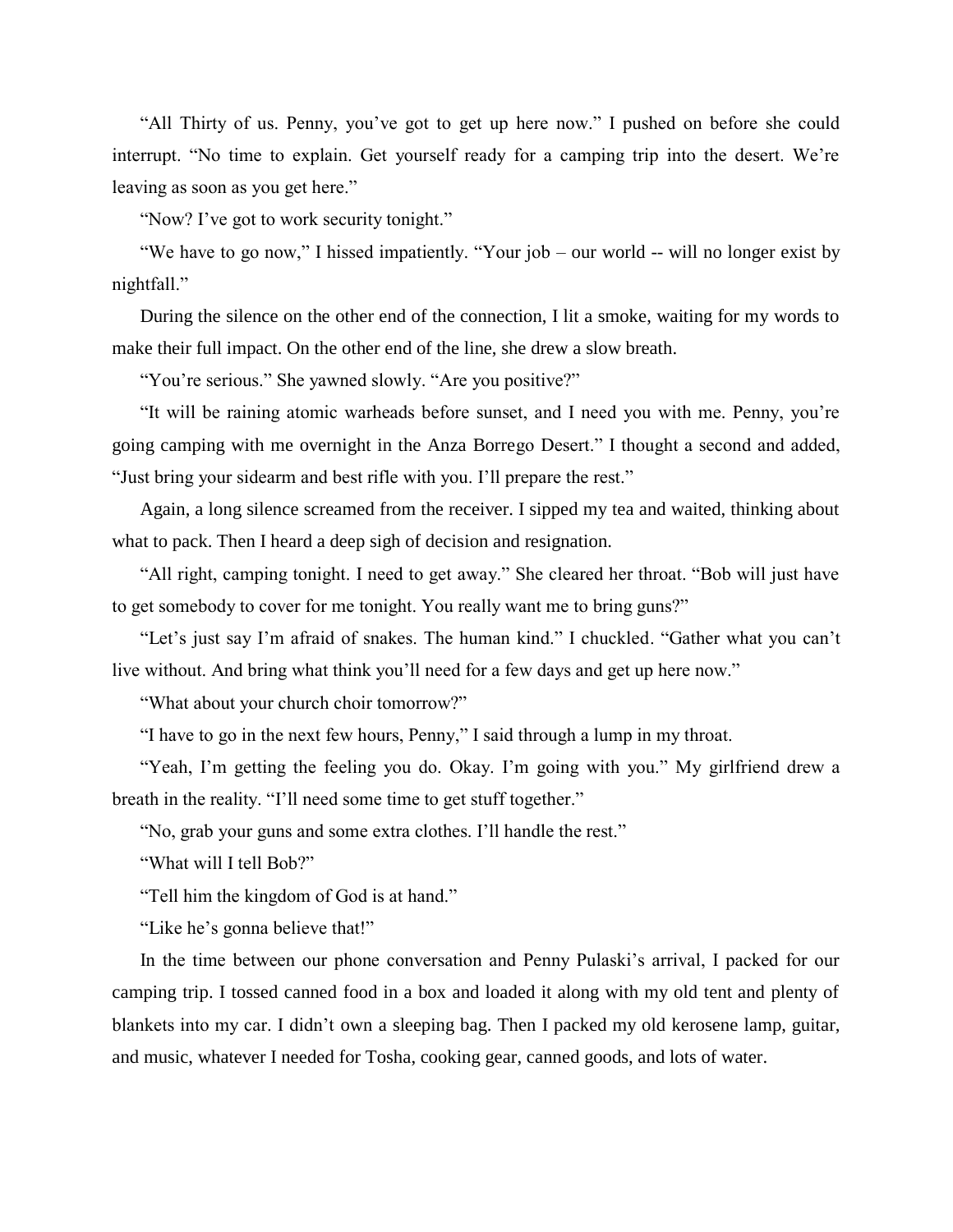I Knew I would not be returning. That knowledge of the coming nomadic week God had laid out for me that morning lay heavily in my heart as I carried out a cardboard box filled with essentials. Rope, first aid equipment, towels, sheets, every candle in the house, work gloves, books, my bible, and toilet paper. I had all this packed in my car before my friend's arrival.

\* \* \*

## 7:45 a.m.

When Penny's maroon muscle car appeared, I had already moved my little car out of my carport so she could park there. The front door of my modular home was open, and she stepped in without knocking to find me placidly sipping a cup of tea in the dinette. Silently, I motioned to the vacant seat and second cup of steaming tea across the table from me.

"Do we have time?" she asked, falling into the chair.

I nodded and drew on my cigarette. Penny faced me, a questioning look on her face and studied me intently over the teacup. I killed the butt, sighed, and met her gaze.

"I am glad you came," I whispered.

"So am I. You're serious about this, aren't you? How much do you know?"

"It happens at sunset, and we survive. A desert wall will protect us from the radiation."

"I know it's your dream. But… Why me?"

"I'll need a bodyguard."

"A bodyguard?" she laughed, sputtering her tea across the small dinette table. "I thought this was about your destiny?"

"I accepted this a few years ago. You must choose now. Stay and die, or come with me and live a full life. You alone can make this choice."

Standing, I moved to the stove, to give the young woman time to think. Penny gazed out the window absently as I prepared a fresh cup of tea for myself. When I sat down across from her again., she met my eyes, puzzled.

"Your whole face is... it's like there's a light behind your eyes," she remarked uneasily.

Penny's mouth muscles worked hard for a moment of difficult thought as she toyed with the steaming cup before her. I lit another cigarette in the quiet.

"If you don't believe me," I sighed toying with my cup. "Just come camping with me for the night."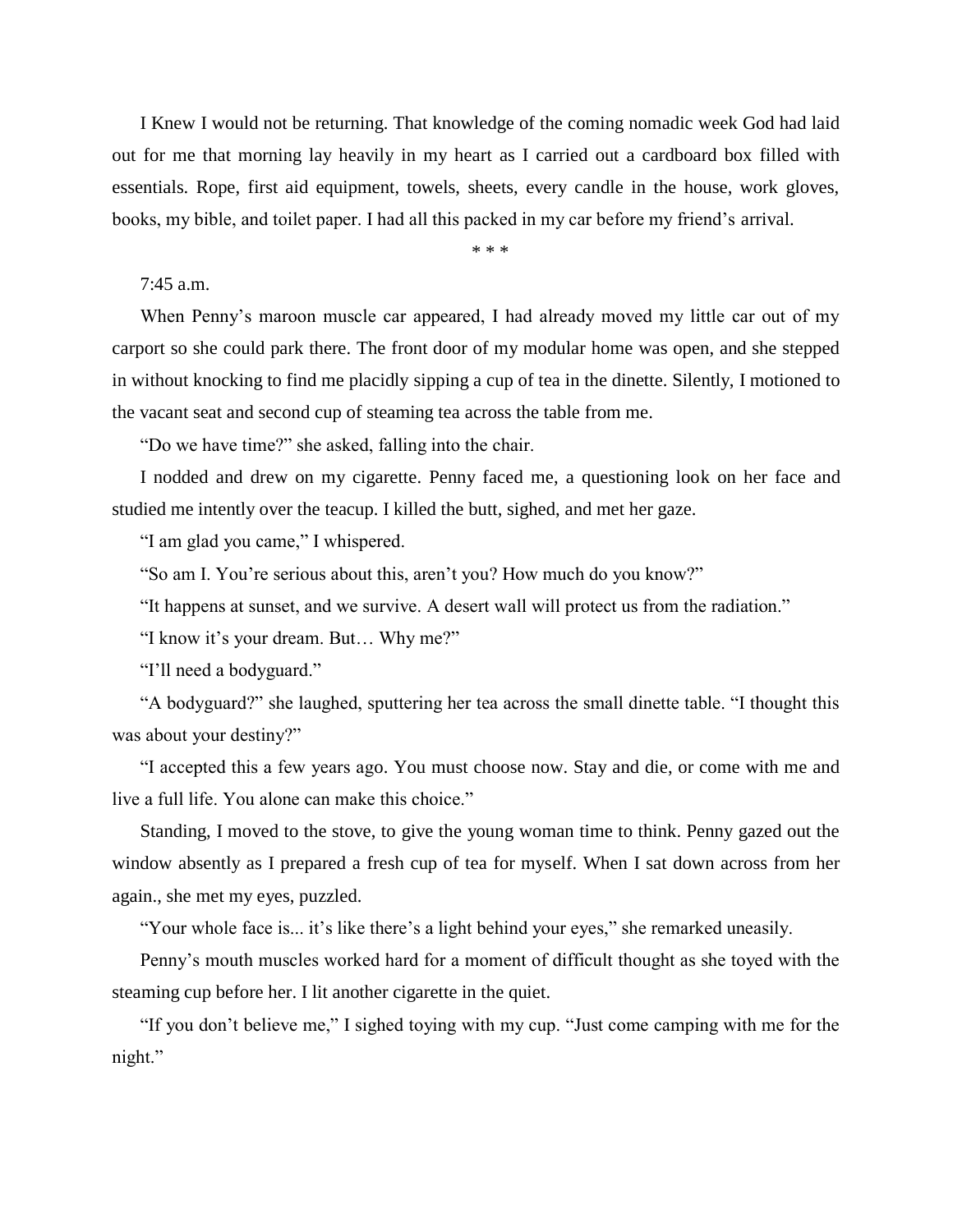"Yeah. Sure, I can do that. But, the End of the World as we know it?" She shook her head slowly, then sipped her tea. "That's a little hard to swallow, Hannah."

Reaching across the table, I took and squeezed her hand in assurance. She looked sadly into my eyes, and I grinned back at her.

"I know," I whispered, seeing her slight smile. "So, we'll just go camping in the desert for the night. What did you bring?"

\* \* \*

Penny looked apprehensive as she sat stiffly gazing out the hatchback's front windshield. Tosha, as usual, prowled the small car, yowling, but finally settled down at Penny's insistence. Fortunately, the weekend traffic was minimal, and the August sun had not risen high enough to make for an uncomfortable journey. I drove my vehicle up, down, and around the switchback curves with little difficulty from the usual amount of slow-driving tourists that frequented the Southern California mountains on any weekend. As I drove, I felt and listened to my inner sense for any information available about the coming devastation. None was supplied. Penny spoke, but I didn't catch what she had said. I asked her to repeat it.

"It doesn't make sense."

"What doesn't?"

"You haven't been listening to me," she scolded, shifting in the blue passenger seat to look at me. "You still have that weird look on your face."

"Probably." I smiled, thinking of the MadMen in each of us. "It may never go away. Now, tell me what doesn't make sense to you?"

"The biblical end of the world. It can't happen yet."

"Not the rapture. No, not yet. This is just the beginning."

"But how? So much hasn't happened yet." Penny insisted.

"But so much has. You told me yourself about the European Common Market forehead codes, the British cloned lamb." I breathed a sigh, unable to take my eyes from the road. "The changes in the weather in the last few years…"

"I thought these things had to happen to the whole world."

"Some of them do happen to all nations. But not all."

"So, what comes next?"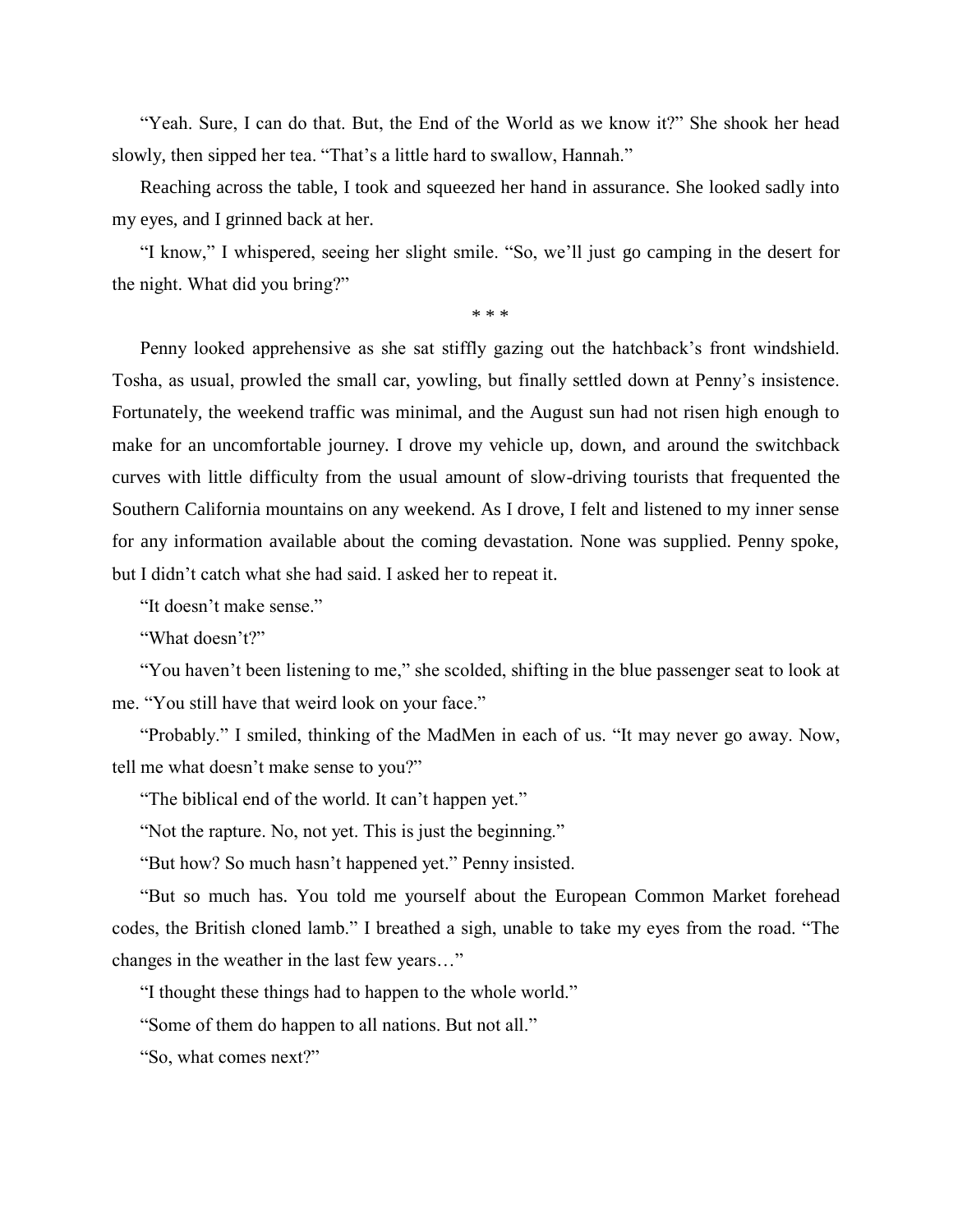"Not next, Penny. What comes first is the real question. World War III, probably," I replied sadly, watching a slow vehicle cross in front of us. "I don't really know about that. You've read Revelation?"

"I can't make sense out of it." She sighed in frustration. "A beast with seven heads. Ten horns. The scrolls and a prostitute on a bull. It's all jumbled up. I don't understand any of it."

"Neither did I until this morning." A shiver crept up my spine. "We of *The Thirty* were called together and instructed; some were told where to take refuge. All were given special talents or amplifications of talents they already possess."

"So, what are your powers?" This came out snidely.

"What do you think, Penny?" I asked, slowing as we entered the mountain town of Julian. What have you seen me do?"

"You sometimes think you can see the future." She thought a moment and grinned like a schoolgirl with the right answer. "You're a teacher and healer."

"Perhaps that too. I don't know all of it. This time God has only given me what I need to survive today."

"When will you know?"

"Just before each time I need to know," I remarked gently, then thought, and added, "for the time being, anyhow."

"Hann? Borrego is where you're heading? You just missed the cut-off."

"Mercy," I whispered, checked my mirrors, and pulled off to the side of the road. I grinned at my companion. "I knew I brought you along for some reason."

"Sure. Navigator, you airhead."

"Which way? I always manage to get lost up here," I laughed.

\* \* \*

This new road took us higher into the mountains now, and orderly orange groves gave way to the national pines that stood at these elevations. Their beauty had a calming effect on me. Penny slumped into her seat and silently drank in the view that moved past her window. Tosha woke in

her lap, stretched lavishly, and bounded onto the blankets piled in the rear seat. With a wide yawn, my black cat circled twice then lay down to resume her nap. I left Penny to her thoughts.

\* \* \*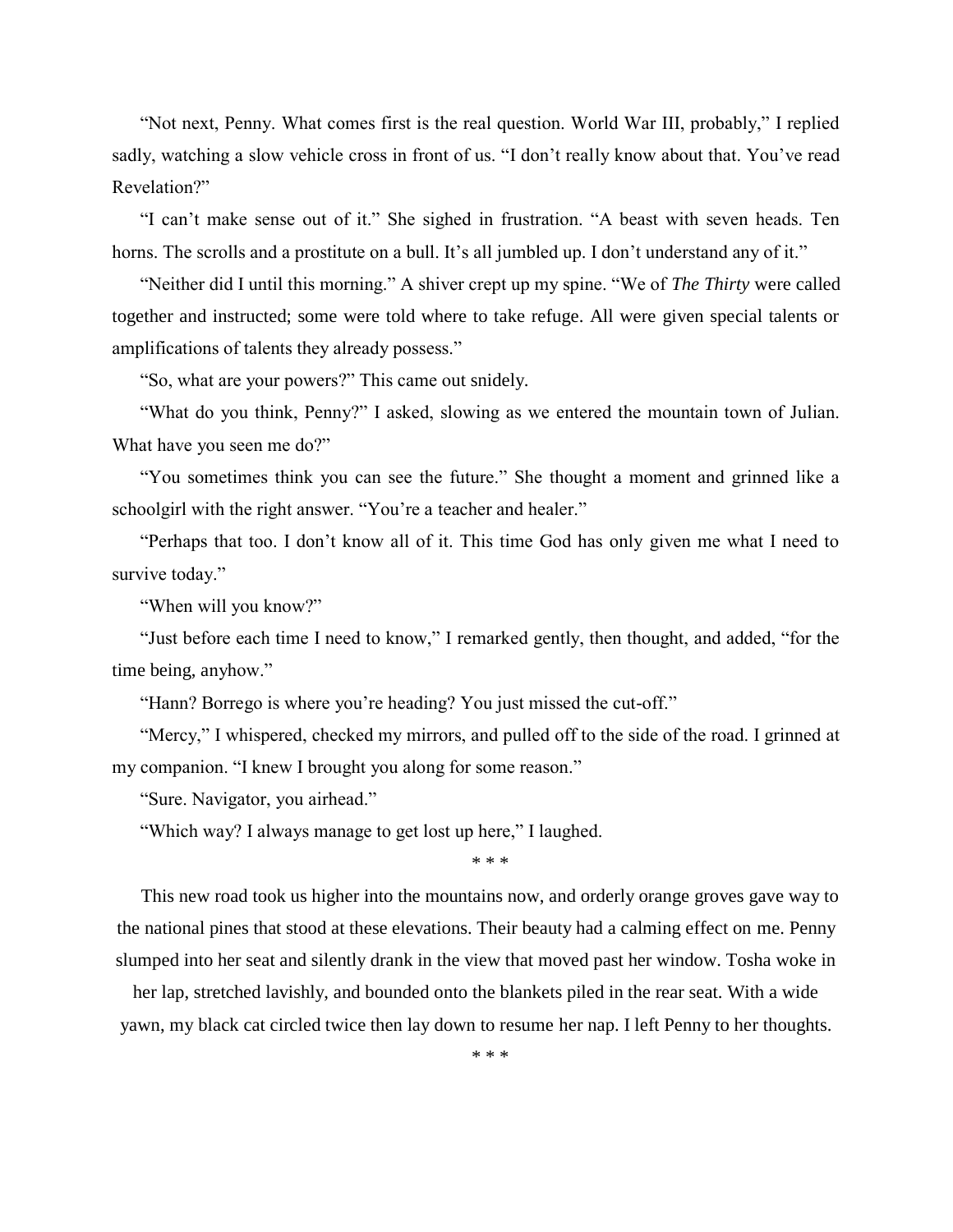"It's about a 5000-foot drop," I said grimly as we stood at the summit of country road S-212 overlooking the Anza Borrego Desert.

Penny stood, wide-eyed, absorbing the spectacular view of the multicolored desert lands before her in awe.

"See that patch of blue way out there?" I lifted my hand and pointed toward the eastern horizon. "The Salton Sea, about 40 or 50 miles away."

Whistling through her teeth, she gazed at the view, as I strolled the few feet back to the car and looked inside. Tosha, on her bed of blankets, raised her head with a sad look at me. The cat panted.

"I know you're hot, Pretty One," I whispered. "And it's going to get a lot hotter for us."

"We've got to be crazy to go into the desert in August," Penny remarked, opening the door of the passenger compartment. I slipped into my side of the car.

"God Bless all the Madmen," I sang happily, turning the ignition key. "And God bless me and you. Someday we'll be madmen too!"

"William wrote that, no doubt."

"I have never claimed sanity," I responded cheerfully. "This road makes Lombard Street in San Francisco look like a straightaway. You'd better hold on to Tosha."

Penny bundled the over-heated cat into her arms, as I guided the car onto the road again and began the descent at 25 mph.

\* \* \*

On the western edge of the Anza Borrego desert rested a small public campground called Palm Canyon Park. Once on the desert floor, I turned my car in that direction and was not surprised to find the entrance unmanned on this hot summer day. Few people braved the desert heat of August, and the Department of Forestry would not waste manpower for the few crazy souls who camped here in the hot months. I quickly drove through the main gate and aimed my car northward through a maze of roads that fingered into campsites. Before us, a solid wall of rock loomed - 3000 feet was my offhanded guess -- and I prayed it would protect us from the coming radiation. Unable to find a road that penetrated deeper, I finally shut down the almost overheated engine.

"Grab your guns and ammo, the blankets and water," I ordered as I jumped from the vehicle.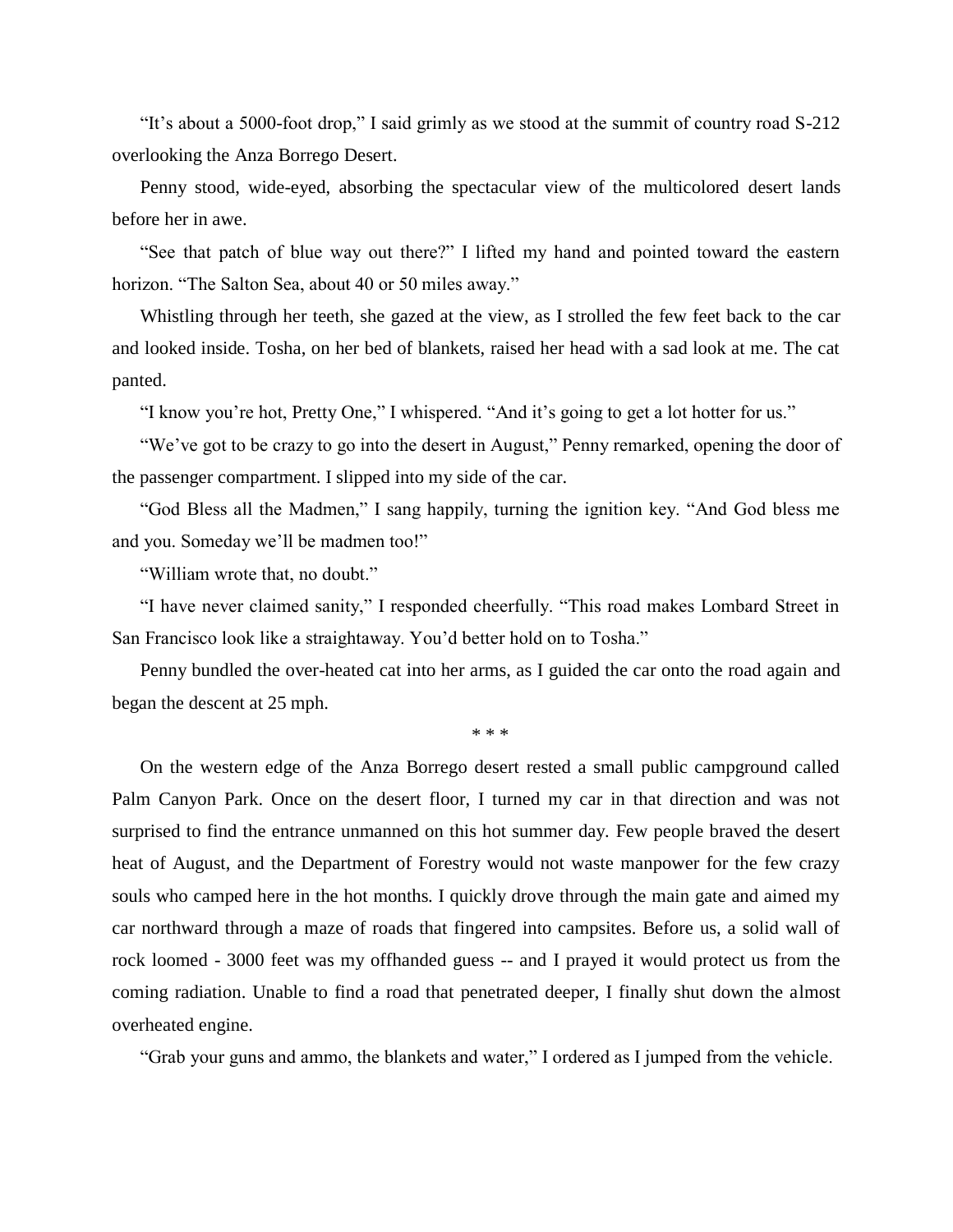Tosha, still panting in the heat, stayed where Penny put her, and I began searching my boxes for the rope and food supplies.

"What's your plan?" Penny called, strapping on her police pistol.

"There's a box canyon up there," I answered while pointing toward a gap in the steep ravine wall. "Jesse once told me it goes back a couple of miles. That should protect us well enough."

"It's gonna get hotter. Over 110 degrees, I figure."

"We'll live through it. Are you sure you can climb in those boots?"

"Sure. What about the bombs' sonic blasts and fireballs?" she asked as she hoisted blankets onto the car's hood and dove for two water jugs.

"None coming. They'll use neutron bombs on San Diego and LA, killing life forms with no fallout."

The dark-headed woman looked at me, questions in her eyes for an instant, and then stuffed the blankets on top of the box of food.

"Got a can opener?"

"On my pocket knife," I said lightly as I double-hitched the length of rope to Tosha's yellow collar.

"Rule number nine!" she grinned.

"Lock up the car, but leave the windows down a crack," I ordered, closing the back hatch.

Penny obeyed as I lifted the box of food, blankets, and cat onto my left shoulder. My friend took a one-gallon water jug in each hand and eyed me narrowly.

"God bless all the madmen," she sang, then added, "How does the whole song go?"

"I don't remember," I replied, starting for the gap in the canyon wall. It was about 11:15, hot, and getting hotter. "God willing, someday you'll hear it sung by the composer."

"What! God, I hope not!"

"God willing, he won't still be the asshole he was, Penny. Now, let's get hiking. I'm not sure how much time we have left."

We climbed the first half-mile into the canyon with little difficulty. Signs of careless civilization were all around us. Trash and discarded beer bottles littered the well-wore path, and the walls of the gap encircled us. My shoulder had begun to ache, and I worried about my cat, who balanced in the searing sun on top of my boxes. Sweat streamed down our faces. I stopped to balance my load, wipe my face with my free hand, and then examined the road ahead. Penny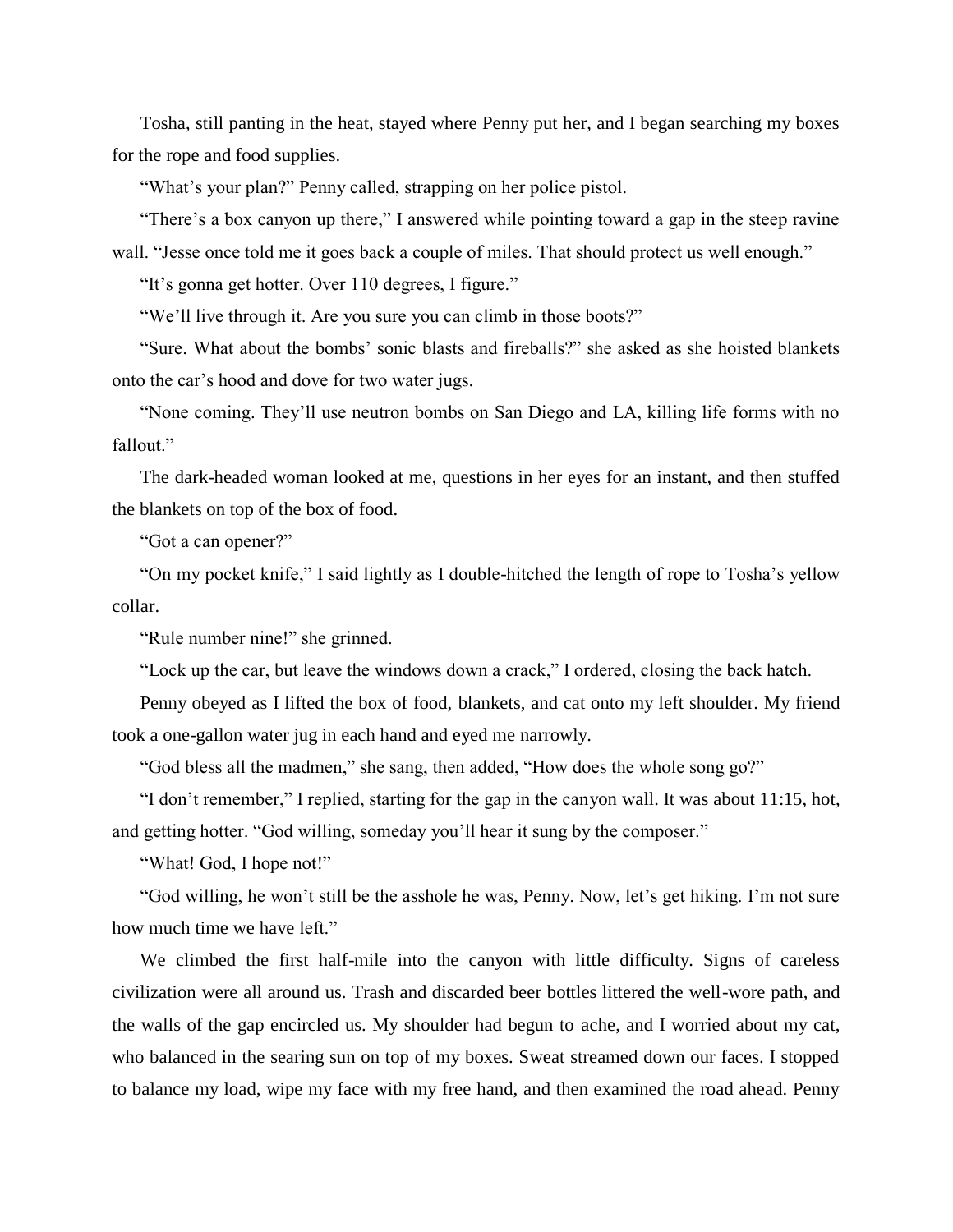had kept quiet, so far, but came and deposited her water jugs to help relieve me of my load. She gazed about, but my mind concentrated on that canyon with its almost vertical walls.

"Boxed in," I sighed.

"That's what you wanted?"

"Yup. Now for some shelter for the night. See anything good?"

"I'll look around," she offered.

"Look out for snakes," I remarked absently as I bent to check on the cat.

Unknown to me, Tosha had shifted the contents of the cardboard box, burrowing herself under a blanket and out of the sun. She was listless and panting heavily, but secure, and I knew her instincts told her how to make the best of the situation. I stroked her hot little head, speaking in a low tone while blocking the sun with my body. She mewed once, looking at me with pathetic eyes, and I reached for the water jug. After wetting my own lips, I poured water on my fingers and extended them to the cat. She sniffed once and began licking the moisture from them.

A single gunshot rang out, and I spun around, almost dropping the water jug.

"Over here," Penny called from up on a rocky ledge to the west. "Want to have rattlesnake for dinner?"

"Ugh! No thanks."

"Tastes just like chicken. Come here."

I tucked Tosha into her blanket shelter and began to cross the rocky terrain to where Penny waited 30 yards away. My boots slipped a bit on the stones, my feet hot inside the leather, as I approached her.

"Find something?" I asked, joining her on the ledge.

"It's almost a cave," she replied, turning to lead.

A dead snake lay at shallow cave's entrance, and I sidestepped the creature, shuttering at the bloody sight. This small fissure between two boulders extended inward about twelve feet deep into the rock face. It too showed the familiar signs of civilization. Empty beer cans littered the floor, and a circular rock pile at the entrance had been a campfire many times. My eyes swept the smooth walls, reading graffiti and assuring myself of the solid construction.

"At least it's cooler in here," Penny offered. "Shall we move in?"

"Looks good to me."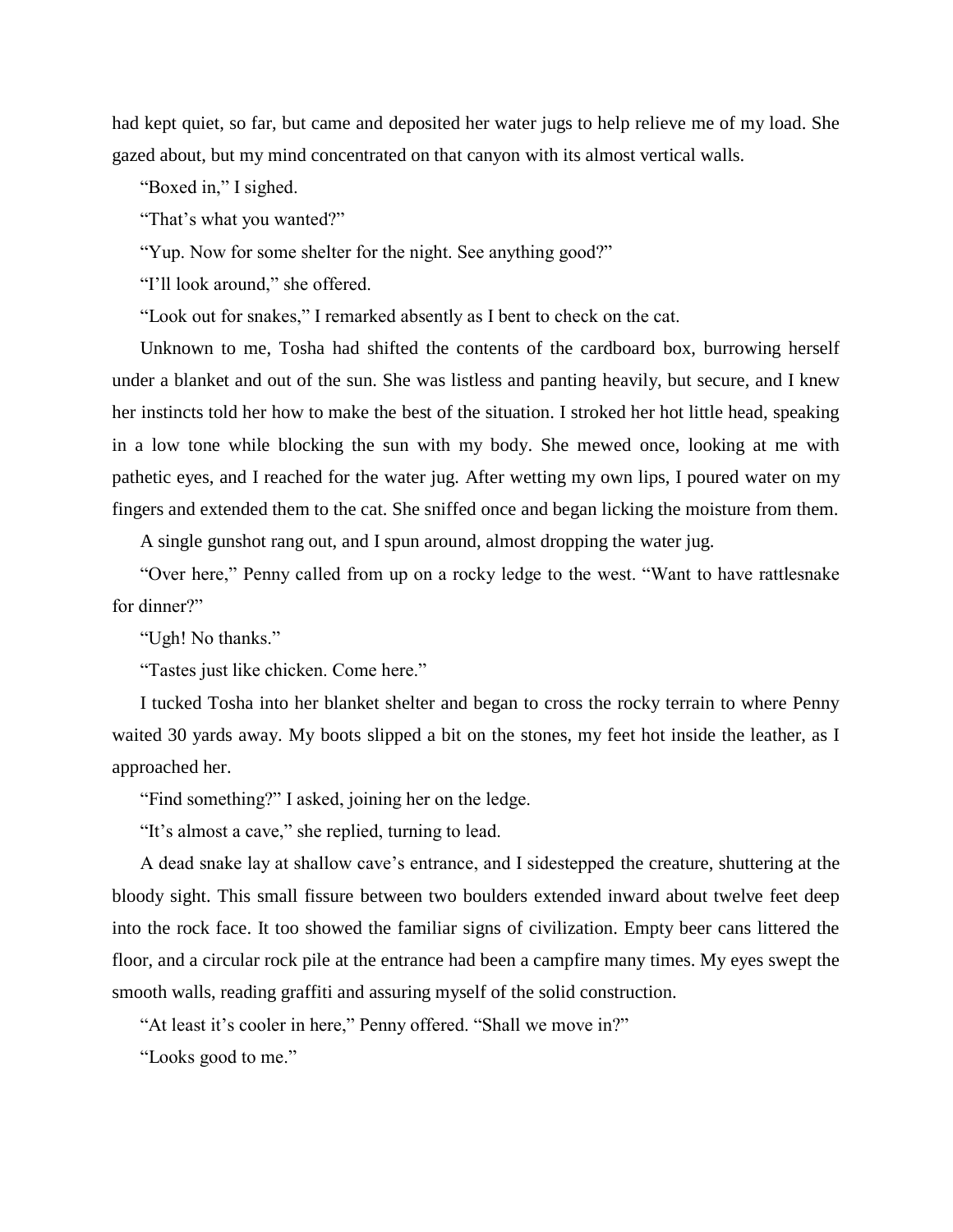Ten minutes later Tosha happily sniffed about the enclosure as we sat resting and drinking the cool fruit juice that I had brought in a smaller thermal jug. I stared off into the canyon, aware of its familiarity for an indefinable time. Pulaski left me to peace and busied herself by digging our latrine area.

I glanced at the sun's position in the cloudless sky and asked God "When?" Sunset was the answer given to me. I stood and stretched as Penny stepped into our little alcove.

"Are you up to getting another load from the car?"

\* \* \*

By 7:00 PM we had emptied the car, set up camp, and scouted enough flammable material for a small fire against the darkness. My tent, not needed as a shelter, hung to the upper lip of our cave against tomorrow's heat, and as shadows crept across the canyon, I grew increasingly apprehensive of this night. Penny sat on the outer ledge, softly playing my guitar as I roamed the locale, collecting firewood in the fading light. Finished, I grabbed my cigarettes and joined her on our "terrace."

The flat ledge, relatively level, dropped off in natural step-like formations to the canyon floor below. Penny sat, guitar in hand, but had stopped playing. She was watching something intently down by the entrance to our canyon. I followed her gaze but became aware of her hand moving to her sidearm.

"See him?" She whispered.

"Yeah. Easy, Penny. I sense no danger. Let him come closer."

We watched, not moving, as the tall figure approached. In the lengthening shadows of the day, I could see the broad figure of a black-headed man. Then a second figure appeared: a huge gray and black wolf that darted in and out of the sagebrush near the man. I prayed Tosha would stay safe in the cave, asleep where I'd last seen her. The stranger moved straight for our shelter, and I could see Penny's shoulders rise in tension and readiness. I touched her shoulder in confidence, sensing something unique about the newcomers.

The man stopped about 10 feet from us and whistled to the animal. The huge wolf ran to him then sat at the man's feet. Then they looked up in our direction as if they knew exactly where we were. I thought we were out of his line of sight, but as I watched, he spread his arms down and away from his body and bowed deeply from his waist. When he straightened, he took a deep breath and called to me.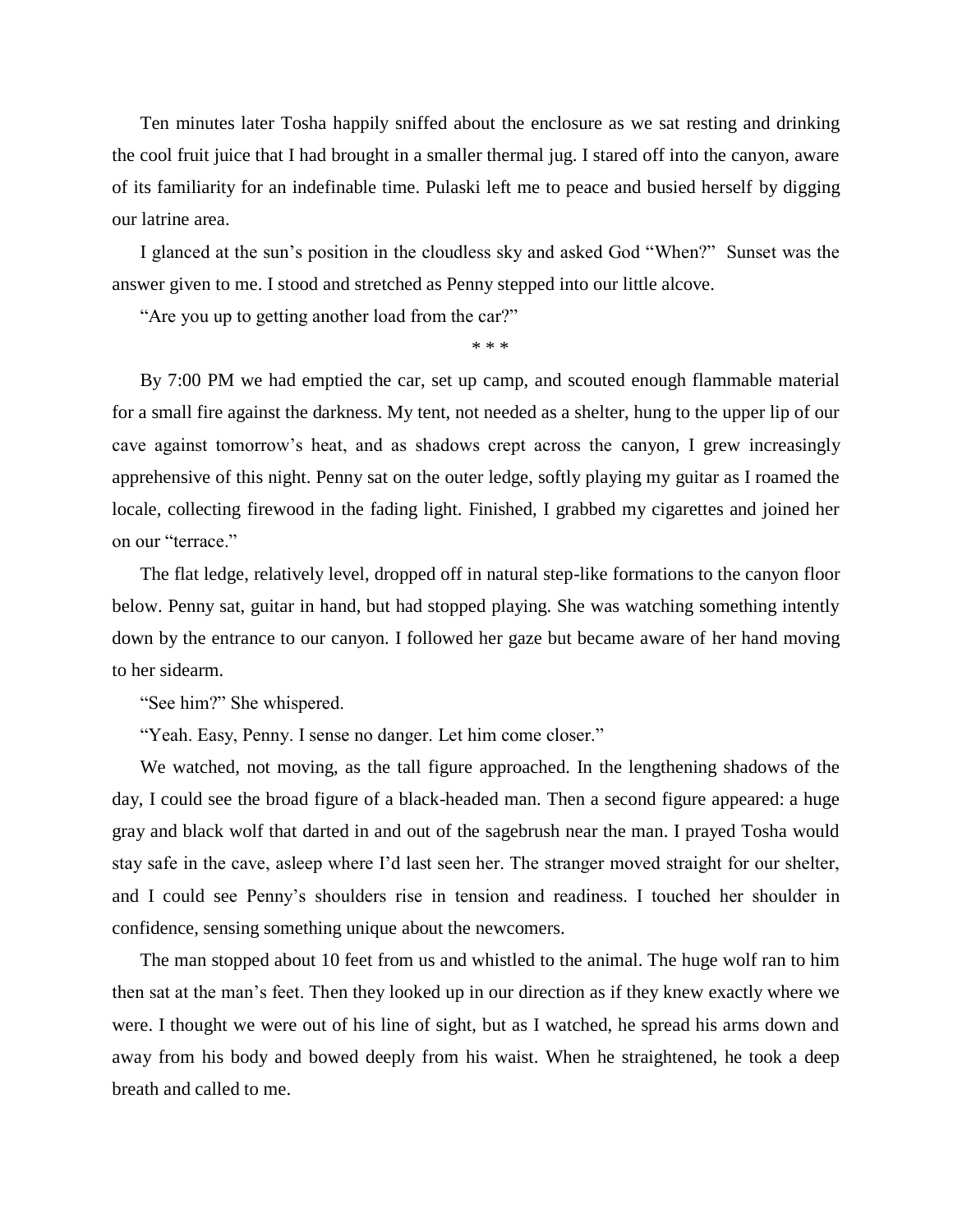"Greetings, Hannah. Hello, Penny. We are glad you accompanied Hannah."

Penny jumped involuntarily at the sound of her name and swung a look at me. I touched her shoulder gently, looking with my unworldly eyes at the man who moved toward us in the twilight. A strong recognition leaped in my heart and soul. This was a kindred soul, though not one of *The Thirty*.

"Hello…" I called tentatively.

"Lord William is concerned for you, as is the one who loves you."

"Tell him… er tell them that we're safe in God's hands," I replied, smiling in a *Knowing* recognition of this man/spirit, but confused by his message, thinking the one who loves me? "Please come out of the heat, my friend."

"Who is he?" Penny whispered.

"Apparently a helper," I replied honestly. "Hush, now."

The brown-skinned man stepped forward onto our terrace. His hair was cut in a contemporary style, his face showed an age in the mid-thirties. He'd dressed for the desert in tan slacks and shirt with hiking boots.

"You have laid yourself at the altar of God," he spoke, staring deeply into my eyes as he closed the gap between us.

"The God of my gladness and joy," I responded, not knowing why or from where the response came. "Would you like something to drink?"

"No. You'll need all you have." He turned to the big wolf; a gray-black mixture of thick fur and powerful muscle. "Judica, please stay."

The huge wolf obeyed, laying down and stretching its long body.

"Please. Be seated," I said with a smile and sank cross-legged on the ground.

"It is good that Penny is with you."

"I think so, too." I noted her confused face but she returned quietly to playing the guitar. "What brings you to me?"

"It is time. The Holder of Lightning asked that you not be left alone."

"Thank you. Do you know how long should we stay here?" I asked without a moment's thought.

"Five days. Do not go back to San Diego."

"Will we meet survivors along the way?"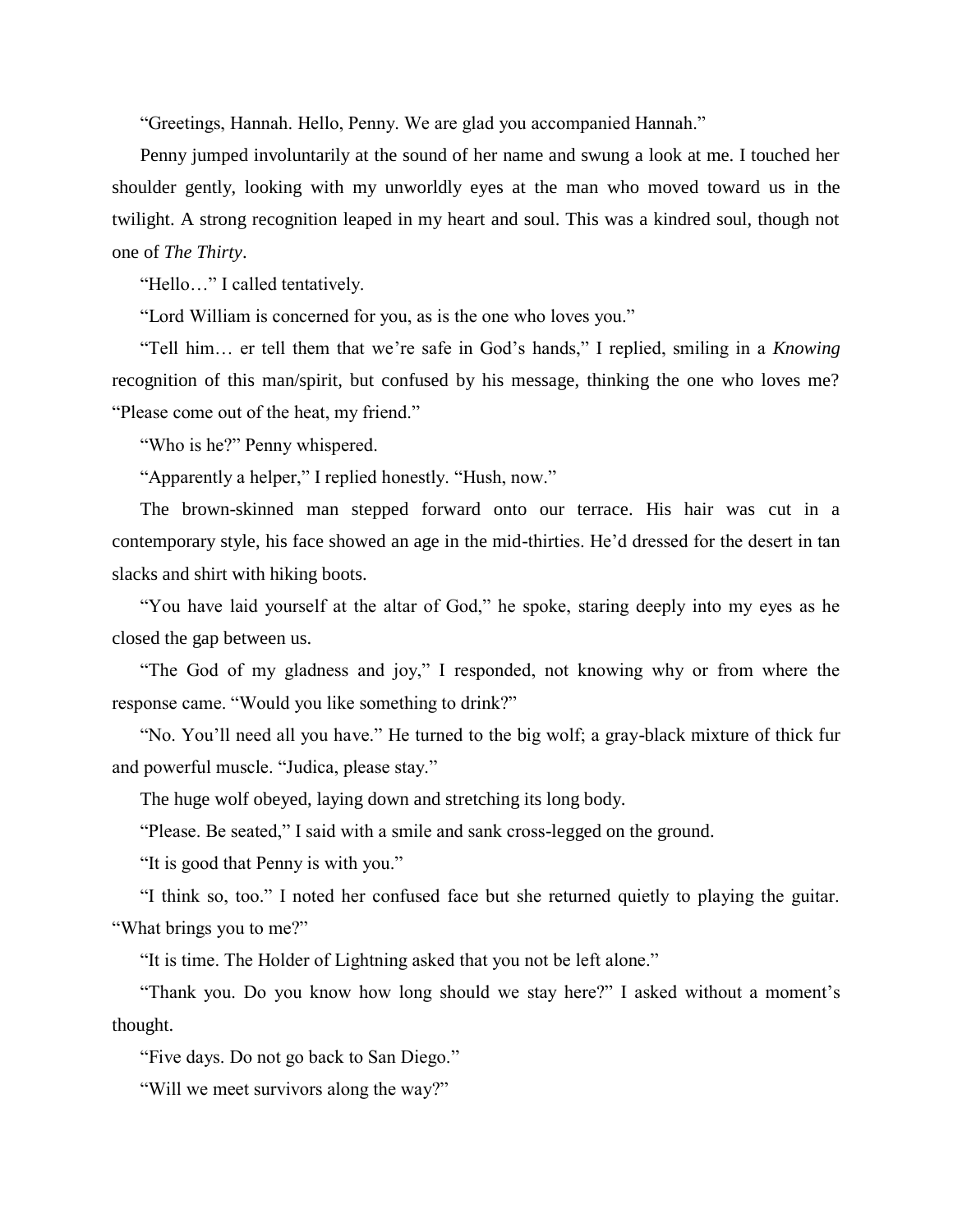"Two percent of San Diego will survive for a while before being overrun by foreign armies. Less than one percent of your nation will live through the first winter."

Pulaski stopped her tune, and I glanced at her for a moment. Tension gripped her face causing veins to rise on her neck and above her eyes. Then I focused my attention back on the stranger who now didn't feel like a stranger to me, wondering who he was.

"I was called the Beloved."

"Ironic. Sent by William," I scoffed then caught myself. "Is my destination the same?"

"The one who loves you sent me." The dark man smiled and a wonderful peace settled in our little cave. "And, yes you will be meeting in St. Paul."

"Where is William now?"

"Aloft on a naval flight back to Iceland. Safe for the moment," he whispered, glancing at Penny. "Do you have other questions?"

"Too many," I sighed, sadness swirling inside me for the coming slaughter of all those innocent people throughout the world. Then I looked back to the saint.

He nodded slightly then rose, I with him, and he laid his hand gently on my shoulders.

"Your friend shall be your helper." He nodded toward Penny. "In addition, I bring you two gifts. Call this fine intelligent being called 'Judica.' She will serve you well."

"Thank you," I replied meeting the wolf's golden eyes and sensing an immediate connection with the animal.

"You have suspected your other gift for a long while," he continued, moving to the cave's opening. "Soon your talents will manifest, and you shall realize their full worth."

"God honors me," I whispered, emotions tightening in my throat. "Thank you, John."

He nodded, spoke quietly to the big wolf, and then turned and made his way down the rocky path. Then, his body dissipated into the evening air.

Knees turning to jello, I crumbled to the terrace floor, feeling stunned and drained.

"That was very… er, interesting," Penny remarked in a quiet voice.

"Indeed," I muttered, suddenly aware that the ghastly destruction had begun outside of our small canyon walls.

Out there, sirens wailed. Enemies volleyed missiles that fell like lethal rain from the sky. Explosions rocked great cities, turning them to rubble and radioactive debris. There was no time for screams, or for prayers. Millions of people vaporized along the Atlantic coast.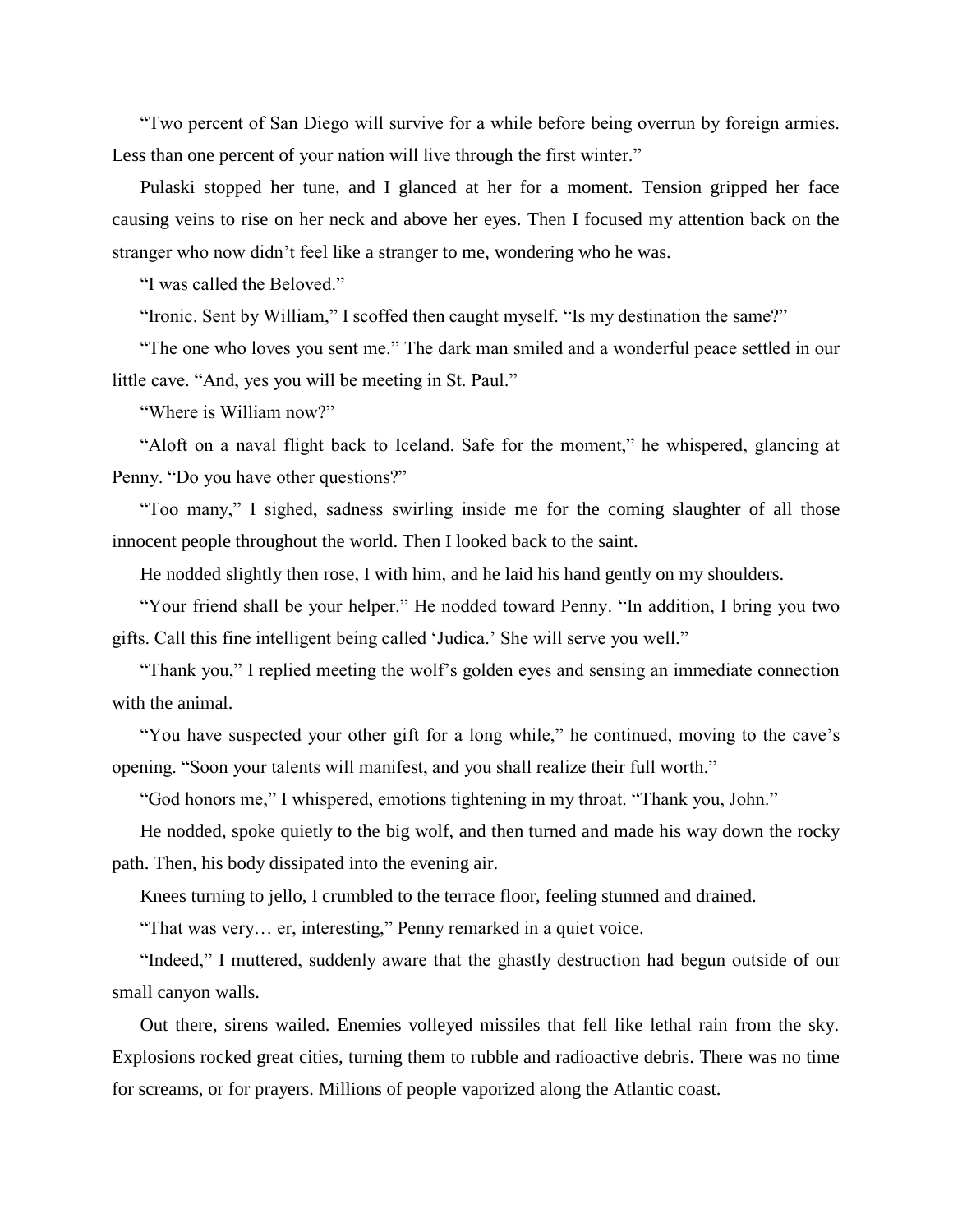Beneath my feet, the canyon floor shifted slightly.

"Five days?" Penny asked sarcastically. "Think we have enough supplies?"

"Yes, we do." Sighing, I felt death and destruction in my mind. "Judica? Come here, girl." I called, trying to ignore the dark screams in the recesses of my soul.

The gray wolf perked up at once and trotted over to stand next to me. She butted her great gray head on my knee and gazed at me with large golden eyes.

"Hello, Judica. Smell who I am. It's okay."

To my surprise, the animal seemed to understand and proceeded to give me a thorough going over, smelling every inch of my jeans and booted feet. Wagging her tail, she completed her investigation and sat down, looking at me with intelligence and expectation.

"Penny too." I chuckled. "Go ahead."

Again the animal understood, stepped over to Pulaski and gave her the once over with her nose. Judica ended her investigation of Penny with a playful lick on her cheek.

\* \* \*

I woke with a start, the feel of a distant despair, not my own, filling my spirit. A cold feline nose touched mine. Tosha purred into my face and licked my nose. I could sense her disquiet. In the opposite end of the shelter, the small kerosene lamp burned dimly. Penny was gone, as was Judica.

Sitting up, I threw aside my blanket and reached for my boots. Tosha meowed softly, and I stopped to look into her eyes. We'd had a rapport ever since she was a kitten. This time it felt much stronger. The cat seemed concerned about my friend. Sensing confusion, mixed with sorrow and hopelessness on the psychic plane, I applied a mental block as I might try to ignore a throbbing toothache.

"Okay. Let's find her," I whispered, chuckling at the fantasies I believed at times.

My dark little friend meowed and started for the cave's entrance. I followed after grabbing the lantern. Setting it on the small terrace like a homing beacon, I scurried down the steps after my Tosha.

I heard the radio broadcast before I saw Penny Pulaski. Then I saw her sitting with her knees to her chest, her arms wrapped tightly around Judica. Her face was buried in the wolf's thick neck as her shoulders rose and fell in great sobs and mournful moans.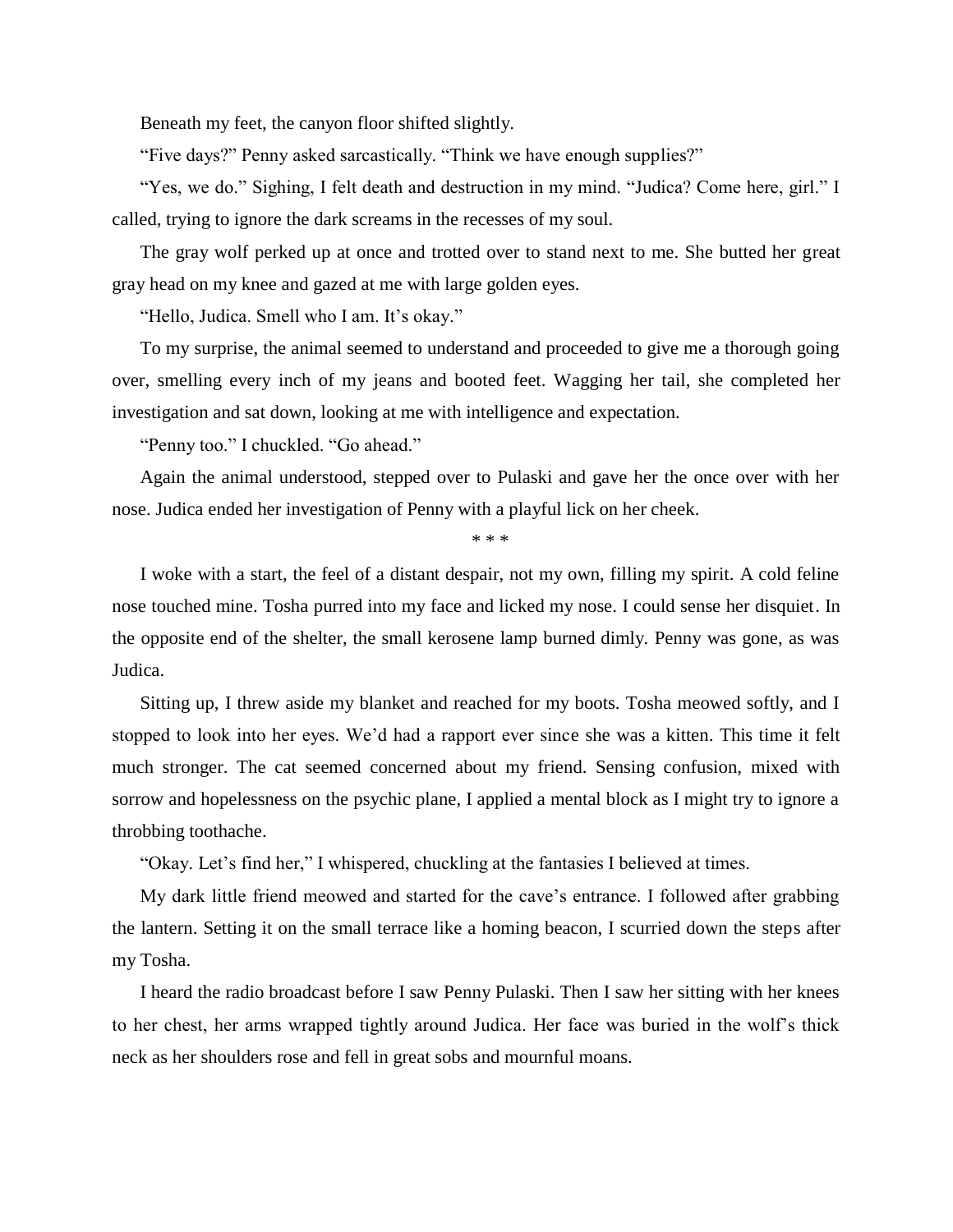The broadcast reported various nuclear attacks throughout the United States, which I had *known*. I crossed the distance to my friend, knelt, and wrapped my arms around her, stroking her hair and murmuring softly. Tears sprung from my own eyes, and together, we sobbed for the death of our nation.

After a while, Judica nudged me with her soft muzzle, and I looked up, still clinging to the sobbing woman. Dang radio, I thought. Judica picked up the little portable radio between her teeth and brought it to me. Startled by the wolf's action, I took the radio and turned it off. Then, I tried to stand, bringing Penny with me, but a tidal wave of fear and dying screams split through my head. Dizzy, I fell to the ground, panting against an onslaught of humanity's despair.

"Come on, woman," I whispered hoarsely, pushing the death cries to the back of my mind. "We're not safe out here."

This time, I stood with her help, and together we stumbled back to the cave. Reaching it, the larger woman helped me inside, dimmed the lantern, and brought it in.

I collapsed on my pile of blankets, and the wolf settled next to me. Penny turned to draw a cup of water, then pulled off a length of toilet paper and brought both to me. I could not look up, but sat trembling in the warm air. She pushed the make-do tissue into my right hand, set the cup down within my reach and took the radio from Judica. The animal's full attention turned to my friend, and knowing me, Penny just let me be. Scouting out my cigarettes, I focused my mind on the cave floor, pushing away the terror of the dying people who kaleidoscoped through the back of my mind. I lit a smoke. Tosha curled up, leaning against me on the blanket. The only sound for a long while was Penny's labored breathing mixed with occasional moans. I knew she still cried. Numb now, I prayed silently.

Later, I lit another cigarette and decided to watch her in silence. At the sound of my lighter snapping shut, she raised her head and looked around. Judica inched her way closer and rested her massive head in Penny's lap. She smiled appreciatively at the animal, and then looked up at me.

"You knew!" she whispered as if in first realization. "How can you just sit there like an emotionless lump?" she growled. "They're dead."

"Many are still dying. Slowly," I sighed, fortifying my mental blocks against the agonies echoing in my head. "I can… er, sense them when I don't keep my mental barriers up."

"The Chinese blew away the whole East Coast! Washington and... New York."